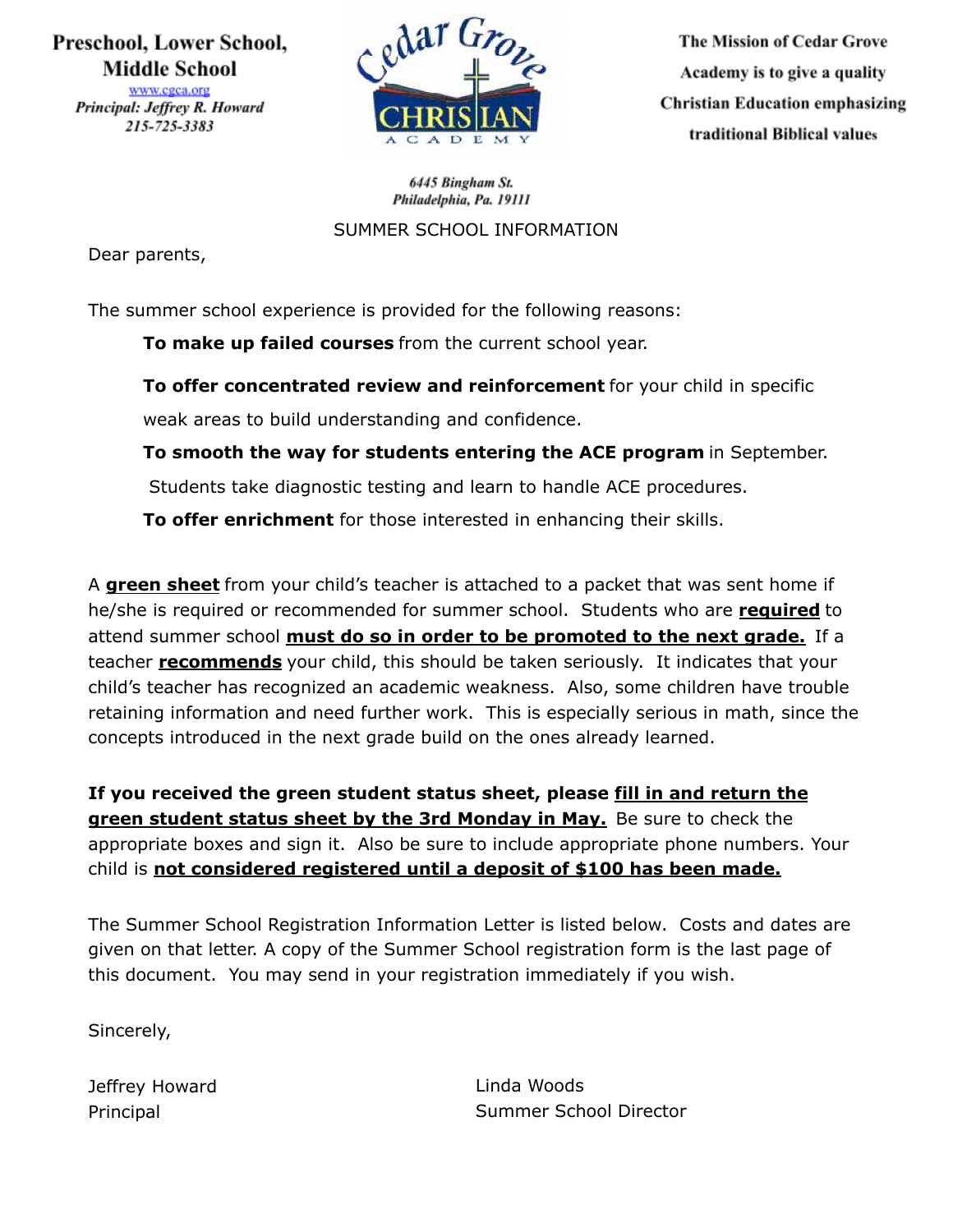#### **SUMMER SCHOOL REGISTRATION INFORMATION**

We are happy to inform you that Cedar Grove Christian Academy is again offering a summer school program this year for students **entering** grades 2 through 9 in September. Courses available are math, English, social studies, and science. If your child needs reading, please contact Miss Woods. This subject will be handled separately from the regular program. Summer school begins Wednesday following the last day of school and runs through for 5 weeks, from 8:30-11:40 a.m. daily, except for the Fourth of July holiday. **On the Tuesday after the last day of school diagnostic testing will be held for students taking math or English**.

The cost for summer school is as follows:

### **Cedar Grove students Non-Cedar Grove students**

\$330 for the 5 week term \$350 for the 5 week term \$30 materials fee for adding a \$30 materials fee for adding a second subject second subject

Our summer school program is not just for those students who are required to attend but also for students who have normal weaknesses in math, English, social studies, or science and would like to be better prepared for their next grade.

If you desire to enroll your child in our summer school, please fill in the summer school Registration Form and send it to the school office to the attention of Miss Woods. A minimum of \$100 (full payment for a non-CGCA student) should be sent in with the registration form. The balance of the tuition is due no later than the end of the 3rd week of June. There will be a **late fee of \$25** for anyone registering after Summer school begins. Please be sure to send summer school money separately from other money due the Academy. Make summer school checks payable to *Cedar Grove Christian* Academy and specify "summer school" on the check.

If you have any questions, please call Miss Woods at the school: 215-725-3383.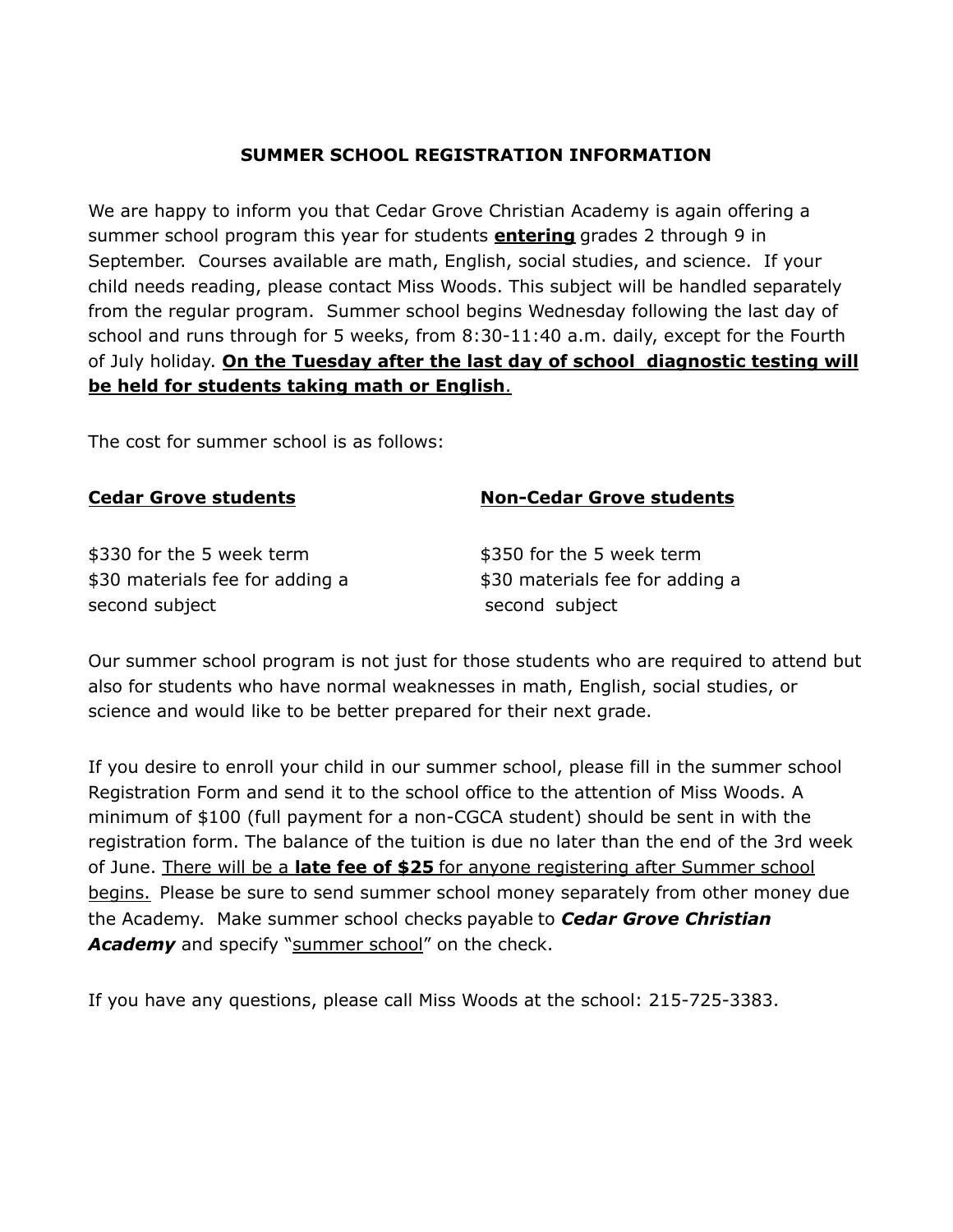# **CGCA SUMMER SCHOOL/SUMMER CAMP** COMBINATION PACKAGE

Students enrolled in Summer School may attend camp in the afternoon after the school session is over for only \$75 per week if room in camp is available! Fill out the Summer School registration sheet and check the blank which says, "I am interested in afternoon summer camp" and we will send you the information. **Registration for camp is separate from Summer School registration.**

# **PLEASE NOTE:**

Afternoon camp spots for summer school students are very

limited, so please tell us **immediately** if you want this option.

Students who attend summer school may not attend **ANY** camp

field trips as long as they are enrolled in summer school.